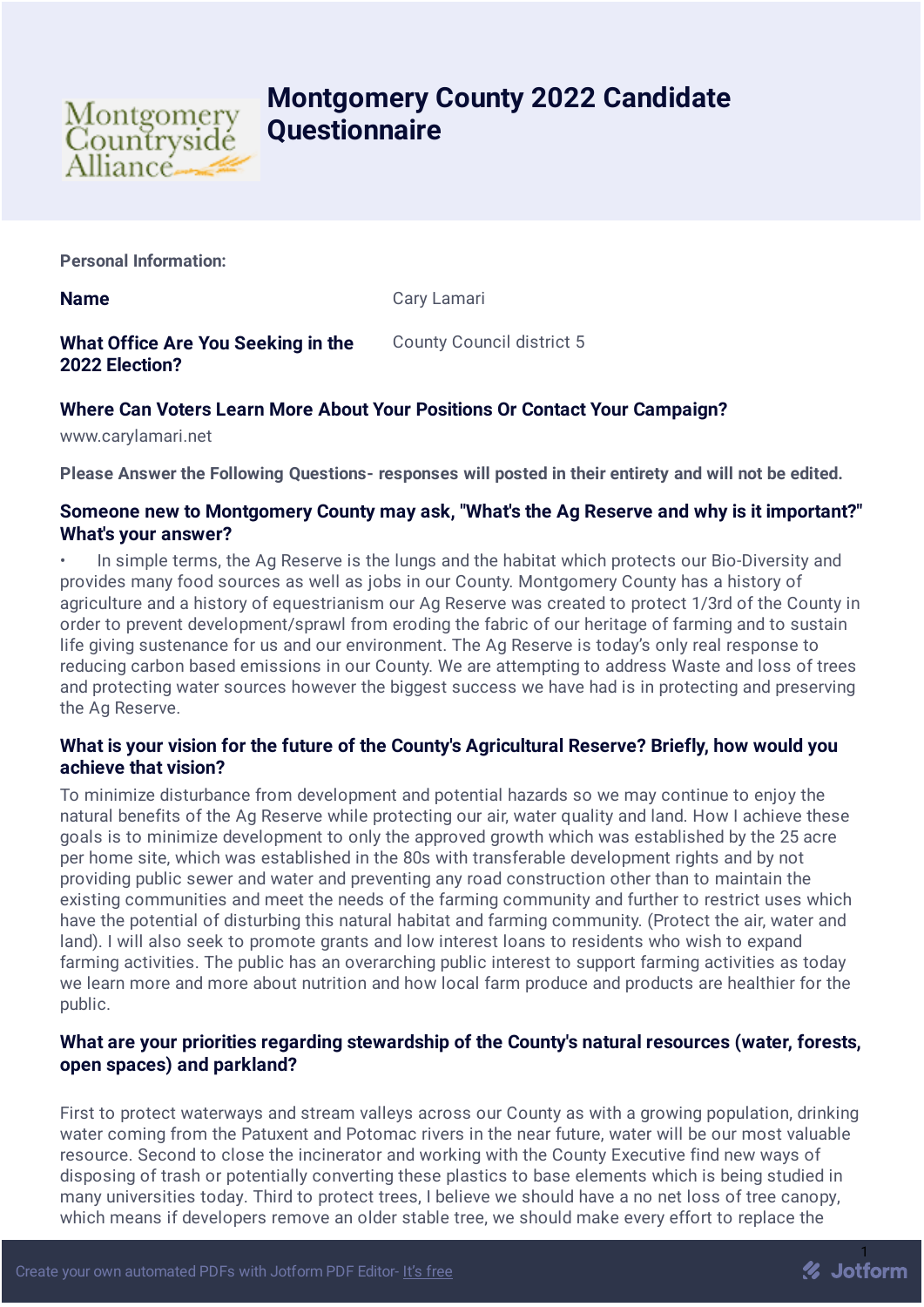canopy which may require replacing the tree with more than one replacement. Fourth I will work to bring jobs to the East County which will be good paying and not toxic to our environment. Fifth I will attempt to reduce reliance on the automobile by supporting a combination of BRT for longer commutes and a more robust ride on for local commutes. I will promote changing routes to where residents live who would benefit from buses and increase scheduling to make them more convenient and more reliable. Also I will support making them free. Today our fare box only brings in 20 million dollars and our buses run with less than 10% ridership, by making these buses free we increase ridership, reduce congestion, reduce carbon emissions and free up many families whom today must own a car which may help these residents more easily pay for food, utilities and save on gas, insurance and vehicle maintenance. Sixth with respect to parks, I will work to fund Montgomery Parks to continue to provide state of the arts parks and be able to maintain them. Seventh I will promote more energy efficient housing codes and support solar canopies in our urban and suburban core and promoting electric vehicle charging stations in homes by encouraging front load seed funding from the general assembly Finally I will address these plastic turf fields once and for all. Today the infill of plastic and rubber flows freely across our natural environment and harms animal, fish and human health. This is an ambitious agenda but potentially possible and worth my efforts

#### **What role will you play with regard to ensure that we safeguard our drinking water supply both surface and groundwater?**

As stated in the questions above, we must establish water quantity and better quality control for infill development. Today surface flooding is considered lot to lot flooding which is a civil matter and usually not capable of being properly addressed in the courts. We must establish metrics and practices which reduce the flow of additional run off created from development. Also today in new infill development the only standard is to provide capture for a 1 year storm for quality. For the past two decades because of climate change we are mostly seeing storms of the 4 year and longer rainfall. We have had 3-200 year floods in our state just in the past 4 years. We must do better and there must be technology which could reduce the impacts from these massive rainfall events. I will task the DEP and Office of Storm water Management to research potential options and make recommendations which I will sponsor a ZTA which will improve our overarching water problems. Also I will request an audit of our storm water infrastructure and he current condition of our stream valleys and tributaries to be able to evaluate their condition and potential restoration. And finally we must reduce pollutants as our County has experienced many of these issues in the past. In the 60s a group called the Soil Conservation Corp was created by an architect names Bernard Frank, his goal was to address erosion and flooding from overdevelopment which occurred because developers stripped trees to build new homes flooding much of the Rock Creek. Mr. Bernard Frank championed legislation to prevent this destruction of land for new development and promoted two surface storm water management ponds to be built. Lake Frank and Lake Needwood, however through years of over development and growth, Nitrogen and pollutant runoff and yard pesticides have plagued these two lakes a 54 acre manmade lake and a 75 acre lake which today are struggling because of increased levels of nitrogen and pollutants which now is known to cause Cancer causing bacteria and this bacteria is plaguing its waterways. This may not be allowed to happen again. We should learn from the past so we are not destined to repeat it. Sorry for being so long winded.

#### **What are your top priorities to help the County address climate change? What role will the Ag Reserve play?**

I am an Electrical contractor and have witnessed firsthand the benefits of the Electric Vehicle emergence and renaissance in the Automobile industry. I believe this will have the largest impact to reduce carbon emission. Second Solar construction of Canopies along bus routes and on top of all commercial buildings and parking lots. I believe as we build the infrastructure we stabilize the electric grid and create options which benefit the environment. I do not support large environmentally destructive solar farms in the Ag reserve as they will encourage soil erosion and be harmful to animals. I have spoken to the largest solar contractor in the DC area Universal Renewables and he agrees. He has built his business plan primarily around solar canopies on top of buildings, parking and urban sidewalks and he believes this could be done in a practical, fiscally profitable way which could benefit the public interest. He also feel we could stand to lose more with solar farms in our Ag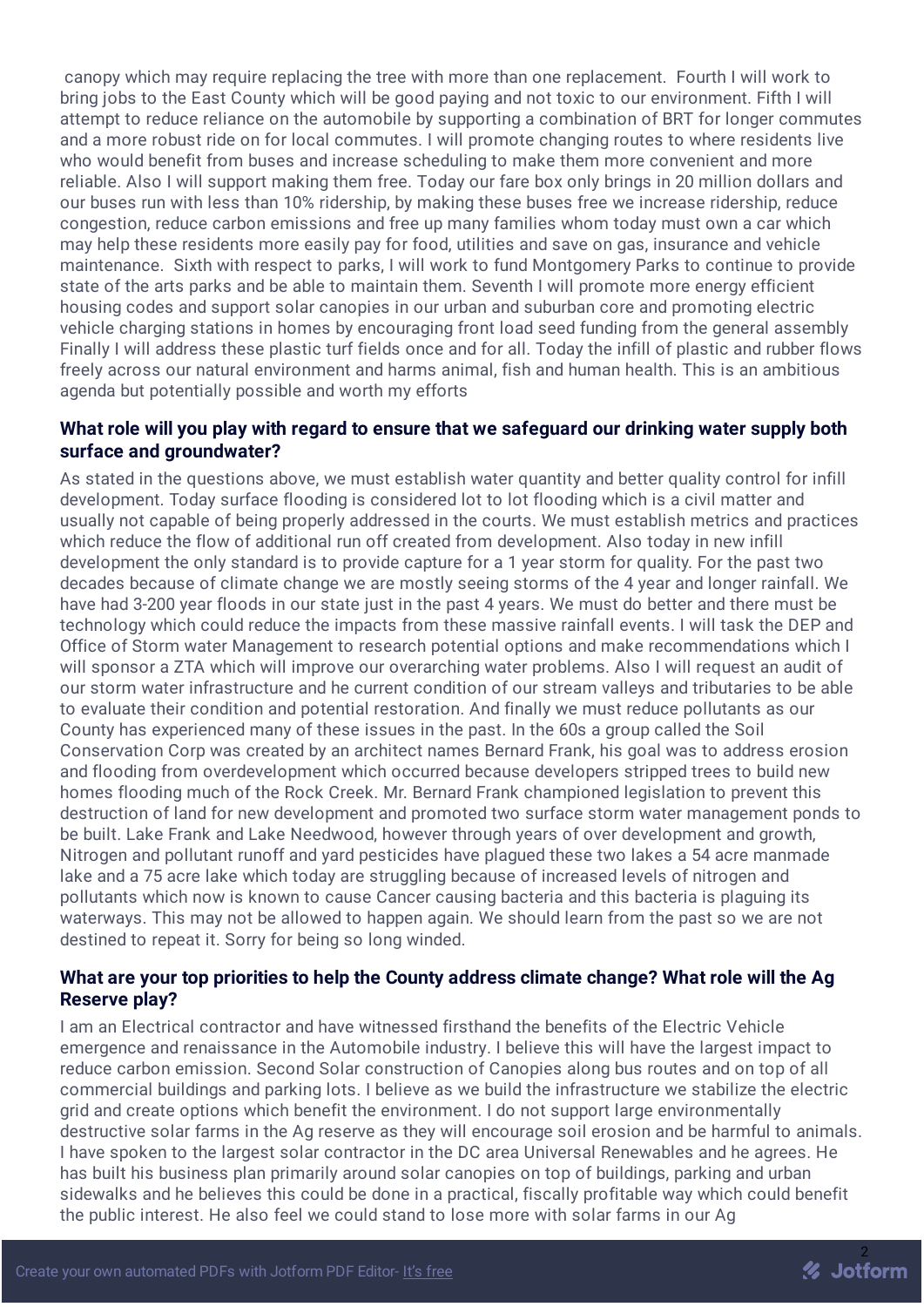Reserve than we benefit. I agree. I have spoken in detail in questions above of other potential solutions to reduction of carbon which could improve climate change. (Bus solutions, protection of tree canopy in our urban and suburban areas, closing our incinerator etc.)

#### **What more can be done to support our local farm businesses and rural communities?**

Also as stated above, The Ag Reserve is a sensitive topic and resource. We can and should provide farmers with low interest loans to expand and support their work. We also should promote locally grown farm products as most local farm products have fewer or no artificially induced preservatives and are healthier I suspect. We should provide bus service to our Ag Reserve to potentially offer residents commuter options but more important create business opportunities for the public to participate in the many breweries and wineries in our Ag Reserve as well as potential farm tours if the community believes they would be beneficial. My family comes from the countryside outside Rome they are farmers, the province is called Frosinone and there many farms have small restaurants associated with these family farms. People from the city visit these farms to see the beautiful olive tree orchards, grape vineyards and to enjoy lunch and dinner in nature's beauty. I can see this kind of industry being fostered by family farms here in Montgomery County. The job of a Council Person is only to listen, promote research and to provide legislation and resources to promote the public interest. The actual residents/farmers and community should write the agenda IMHO. The biggest thing we can do for the local farm industry is listen and find ways to promote their best interests IMHO.

#### **What are your regional transportation priorities? Do you support M83 and an additional Potomac bridge and outer beltway through the Reserve or adjacent rural zones?**

• My biggest priority for transportation is to promote a bus system which encompasses both BRT for longer commutes and a re-imagined ride on which has revisited their routes to accommodate the communities which best benefit from buses, increase scheduling and make them free. I support the Norbeck Road/198 improvement project. With direct response to M-83 I am just not sure. I have heard arguments both ways. I do have sympathy for the residents of Clarksburg who bought into promises forgotten. However I have also heard concerns with environmental impacts which trouble me. In all honesty I need to learn more of its history and potential benefits to compare to its negative impacts. I am simply not in a position to address M-83 at this moment. If anyone knows me, I believe in a democratic process with public participation. I also believe reasonableness and data should be part of the equation. Working with stakeholders and effected public usually finds solutions. One person should not be the catalyst for bad ideas which we have seen in the Thrive Montgomery Process for the last 3 years. With respect to a second bridge crossing. Over my dead body! For all the reasons I have spent the last hour trying to put forward. No way no how! We should improve 270 as it goes to the American legion bridge however and this is not a litmus test however I feel toll lanes only benefit the developers and on many occasions have negative impacts to the public. IMHO

#### **How should our County manage its solid waste? What role should incineration, composting and recycling play?**

I have spoken to Marc Elrich on this on at least two occasions. I sent an article on converting waste into its basic elements. Natural gas, Liquid petroleum, and Diesel Fuel. Several Technical Universities are building basically what I can only describe as emissions free or low emission sealed distilleries which convert much of the waste stream. With other parts of the waste stream we can develop building materials which could be cheaper for the public and have a longer life cycle, for outdoor decks possibly outdoor furniture etc. Marc told me he has created a research and study group to look into these ideas as well as other methods to close the incinerator the least favorable is shipping to other jurisdictions. Our CE is expecting a report soon and hopefully this will suggest comprehensive direction on next steps. With organic waste we should promote composting or some sort of organic recycling so we may create fertilizer out of this Organic waste. I am considering the pay to throw away proposals but have not made final decisions. I keep coming back to the age old questions of disincentives or encouragement to make things happen. But I will give fair consideration to such legislation or ideas if they become more articulated. This has been a problem going back several County Administrations (what to do with our waste) and we are closer today than we have been in decades. IMHO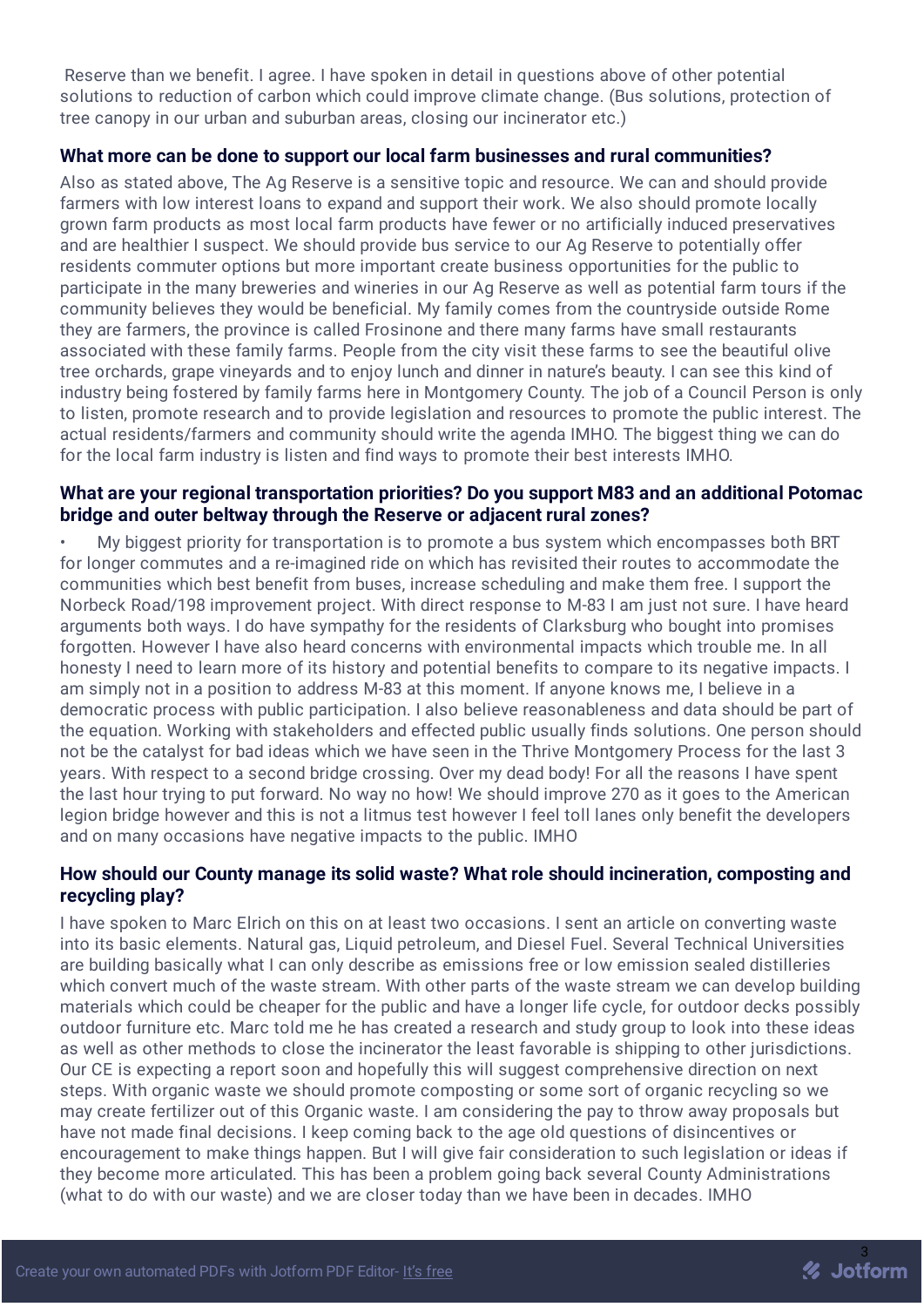#### **What are your views on the general plan update "Thrive 2050," both the process and the draft now before the Council?**

I have written about Thrive Montgomery 2050 for 3 years now, I was a member of the HEAT task force for attainable housing and for the past two years lead the Responsible Growth for Montgomery County group.

This exercise began with no real process for public participation. It was only after the General Plan was written that the public started to have real understanding of what was occurring and today many across the county still do not know or understand. Responsible Growth and I oppose Thrive Montgomery 2050, not the entire document but certain and major aspects. First it removed 3 major chapters. The Environment. Racial Equity and Economy. It promotes IMO and Interpretation it promotes our County Urban and Suburban areas into a heavily developed urban umbrella yet does not have the support, need or basis for doing so.

It promotes 32 Complete Communities however is not exclusive as there may be several to a dozen more. The smallest of which will have a cost of 827 Million Dollars. It includes a 6.5 billion dollar bicycle network, over 10 billion dollars for BRT and expands the list of corridors to most major arterial roads and extends BRT to all these roads which with dedicated lanes could disrupt neighborhood access across our County but most importantly it promotes the justification for the Attainable Housing Initiative which changes zoning across our County most especially suburbia and turns our County to Brooklyn on the Potomac. Partially being humorous as the option would be to become annoyed. The biggest potential tragedy will be the loss of tree canopy across our suburban and urban landscape, more impervious runoff leading to more flooding, increased carbon emissions in a suburban communities and potentially destabilizing the existing aging infrastructure and with much more potential harm such as the health of our aging residents in older suburban communities as their air quality and heat island impacts get worse.

They justify all this by a COG report indicating our County may expect new residents to the level of need for 200,000 people. With 75% of these people needing affordable housing. So the AHI supports almost all of this increased housing to be Market Rate starting at \$700,000 dollars. In my opinion as written in totality this new paradigm of growth will not be sustainable, will damage our local environment, will increase the Constant Yield Tax Rate and increase assessments to existing homes and potentially destroy the quality of life for many people who will be displaced with the emergence of a new Speculator/Developer industry to build infill Multiplex housing.

Also this new direction will have severe impacts to our Economic Growth as there are no serious proposals to address the current loss of jobs in our County no less provide for new jobs for this new population in need coming to our County. It should be noted, in the last 10 years our residential growth rate has been .66% per year yet our economic growth rate (jobs) has been .24% per year. This has been described by financial analyst Jacob Sesker to state Montgomery County has caused 38% of job losses for the State of Maryland. It should also be noted that today our approved pipeline for new homes to be built, some at permit stage some waiting is 43,800 units, housing for 130,000 people. Our Staff has identified an additional 85,000 lots which could be applied for.

The real need is in Affordable Housing which I support creating a new Community Land Trust floating Zone which could utilize multiplex housing with some market rate to make it viable but must be Master Plan recommended. Housing is a complicated subject and it is being manipulated by our Chairman of the Planning Board and members of the PHED committee in the County Council. This is a main reason I felt it necessary to run for public office. Today we lack the trust necessary to support the Public's Interest IMHO To be honest I could write much more on our current county services, public safety and more but I Think you get the picture.

#### **Do you believe that the way that local government branches, state entities, and the public currently interact can be improved? If so, what steps would you take?**

The dysfunction in government must stop. It must improve because today the public does not have a voice unless they do what we have done in Responsible Growth which is to spend our money, time and hearts to create such an uproar they had to at least listen. I will also state this Council has been disingenuous with us on Thrive Montgomery. Today only two Council people I can honestly say have been open, transparent and available to us without being pushed. Those Council members are Gabe Albornoz and Sidney Katz. Others have been pushed and prodded to give us attention and at least one